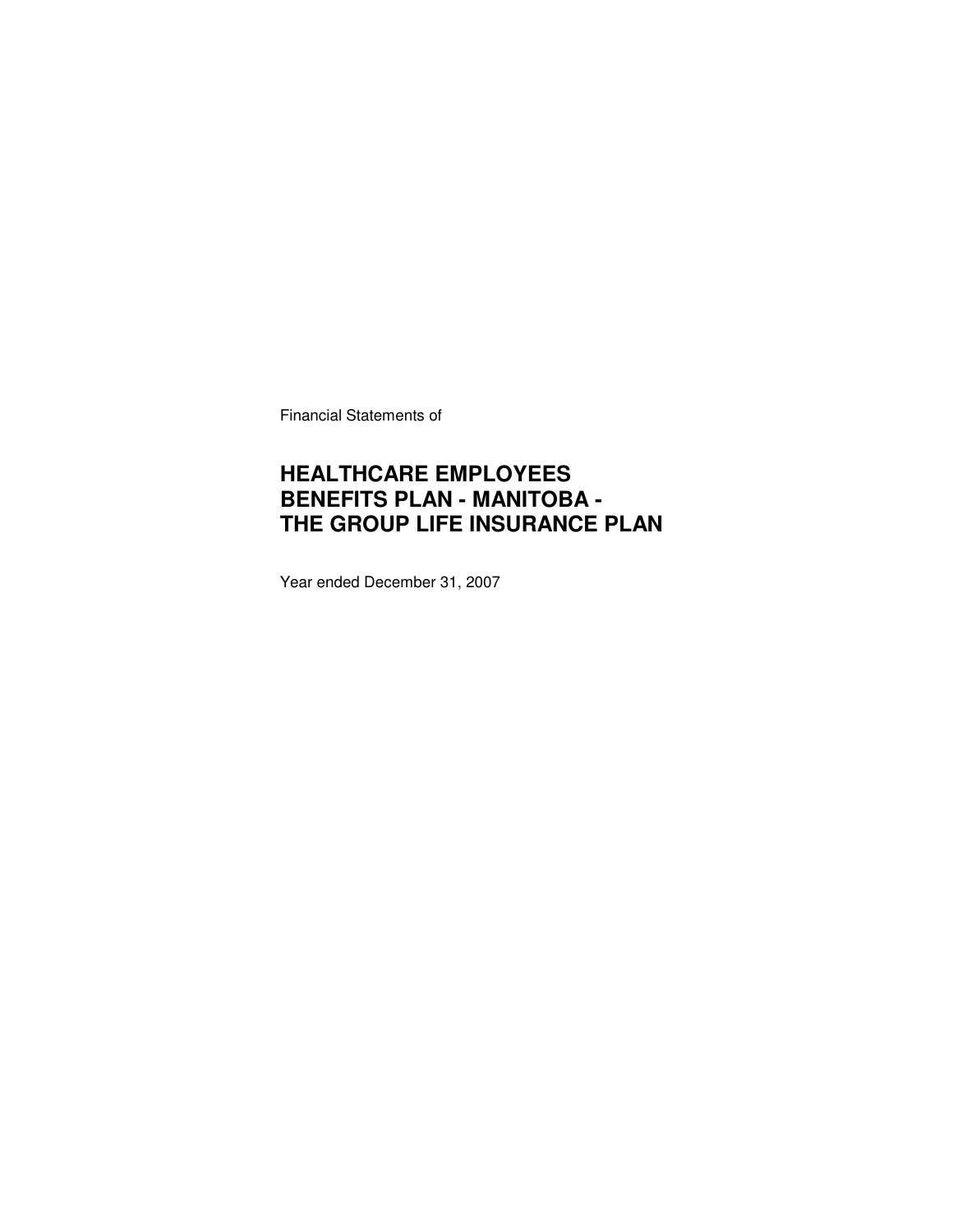

**KPMG LLP**<br> **Chartered Accountants**<br> **Chartered Accountants**<br>
Tax (204) 957-0808 **Chartered Accountants** Fax (204) 957-0808<br>
Suite 2000 – One Lombard Place **Face Manual Internet Manual Work, Container** Suite 2000 – One Lombard Place Winnipeg MB R3B 0X3 Canada

### **AUDITORS' REPORT**

To the Board of Trustees of Healthcare Employees Benefits Plan - Manitoba - The Group Life Insurance Plan

We have audited the statement of net assets of Healthcare Employees Benefits Plan - Manitoba - The Group Life Insurance Plan as at December 31, 2007 and the statement of changes in net assets for the year then ended. These financial statements are the responsibility of the Plan's management. Our responsibility is to express an opinion on these financial statements based on our audit.

We conducted our audit in accordance with Canadian generally accepted auditing standards. Those standards require that we plan and perform an audit to obtain reasonable assurance whether the financial statements are free of material misstatement. An audit includes examining, on a test basis, evidence supporting the amounts and disclosures in the financial statements. An audit also includes assessing the accounting principles used and significant estimates made by management, as well as evaluating the overall financial statement presentation.

In our opinion, these financial statements present fairly, in all material respects, the net assets of the Plan as at December 31, 2007 and the changes in its net assets for the year then ended in accordance with Canadian generally accepted accounting principles.

Signed "**KPMG LLP**"

Chartered Accountants

Winnipeg, Canada

April 4, 2008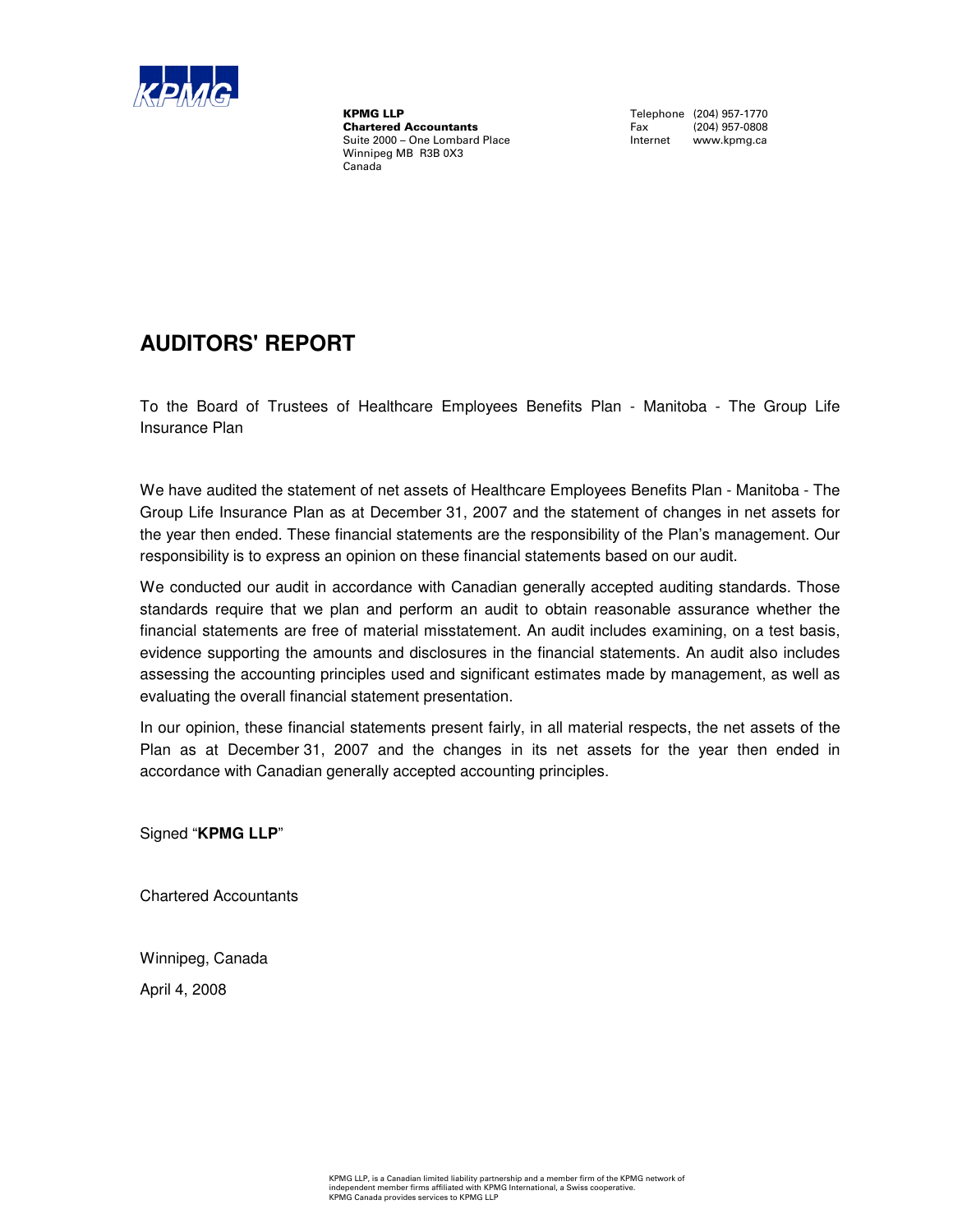**Statement of Net Assets** 

#### December 31, 2007, with comparative figures for 2006

|                                                                                                | Active                                          | Paid-up                             |     | 2007<br>Total                                      |                | 2006<br>Total                                   |
|------------------------------------------------------------------------------------------------|-------------------------------------------------|-------------------------------------|-----|----------------------------------------------------|----------------|-------------------------------------------------|
| Assets                                                                                         |                                                 |                                     |     |                                                    |                |                                                 |
| Cash                                                                                           | \$<br>984,477                                   | \$<br>67,121                        | \$  | 1,051,598                                          | \$             | 1,295,250                                       |
| Premiums receivable                                                                            | 482,551                                         |                                     |     | 482,551                                            |                | 458,865                                         |
| Investments, at market value<br>(note 5):<br>Equity pooled funds<br>Bond pooled funds          | 8,174,103<br>19,411,596                         | 5,174,430<br>5,284,971              |     | 13,348,533<br>24,696,567                           |                | 13,716,972<br>22,235,807                        |
| Prepaid expenses                                                                               | 3,515                                           |                                     |     | 3,515                                              |                | 4,441                                           |
| Due to/from plans                                                                              | 252,820                                         | (252, 820)                          |     |                                                    |                |                                                 |
| Due from The Great-West Life<br>Assurance Company (note 6)                                     | 1,898,908                                       |                                     |     | 1,898,908                                          |                | 1,556,245                                       |
| Capital assets (note 7)                                                                        | 24,579                                          |                                     |     | 24,579                                             |                | 47,077                                          |
|                                                                                                | \$31,232,549                                    | \$10,273,702                        |     | \$41,506,251                                       | \$             | 39,314,657                                      |
| Liabilities and Net Assets<br>Premiums payable and accrued                                     |                                                 |                                     |     |                                                    |                |                                                 |
| liabilities                                                                                    | \$<br>1,237,547                                 | \$<br>9,004                         | \$. | 1,246,551                                          | \$             | 1,153,145                                       |
| Due to Healthcare Employees<br>Pension Plan - Manitoba (note 11)                               | 17,358                                          |                                     |     | 17,358                                             |                | 22,388                                          |
| Obligations for (note 9):<br>Future paid-up insurance<br>Disability life waiver<br><b>IBNR</b> | 10,332,000<br>1,485,000<br>11,817,000           | 6,931,000<br>6,931,000              |     | 6,931,000<br>10,332,000<br>1,485,000<br>18,748,000 |                | 7,846,000<br>8,520,000<br>16,366,000            |
|                                                                                                | 13,071,905                                      | 6,940,004                           |     | 20,011,909                                         |                | 17,541,533                                      |
| Net assets represented by:<br>Capital fund<br>Internally restricted funds<br>Unrestricted fund | 24,579<br>6,400,000<br>11,736,065<br>18,160,644 | 1,100,000<br>2,233,698<br>3,333,698 |     | 24,579<br>7,500,000<br>13,969,763<br>21,494,342    |                | 47,077<br>7,200,000<br>14,526,047<br>21,773,124 |
|                                                                                                | \$31,232,549                                    | \$10,273,702                        |     | \$41,506,251                                       | $\mathfrak{P}$ | 39,314,657                                      |

See accompanying notes to financial statements.

Op behalf of the Board of Trustees:

Vis  $\alpha$ Chair

They Vice-Chair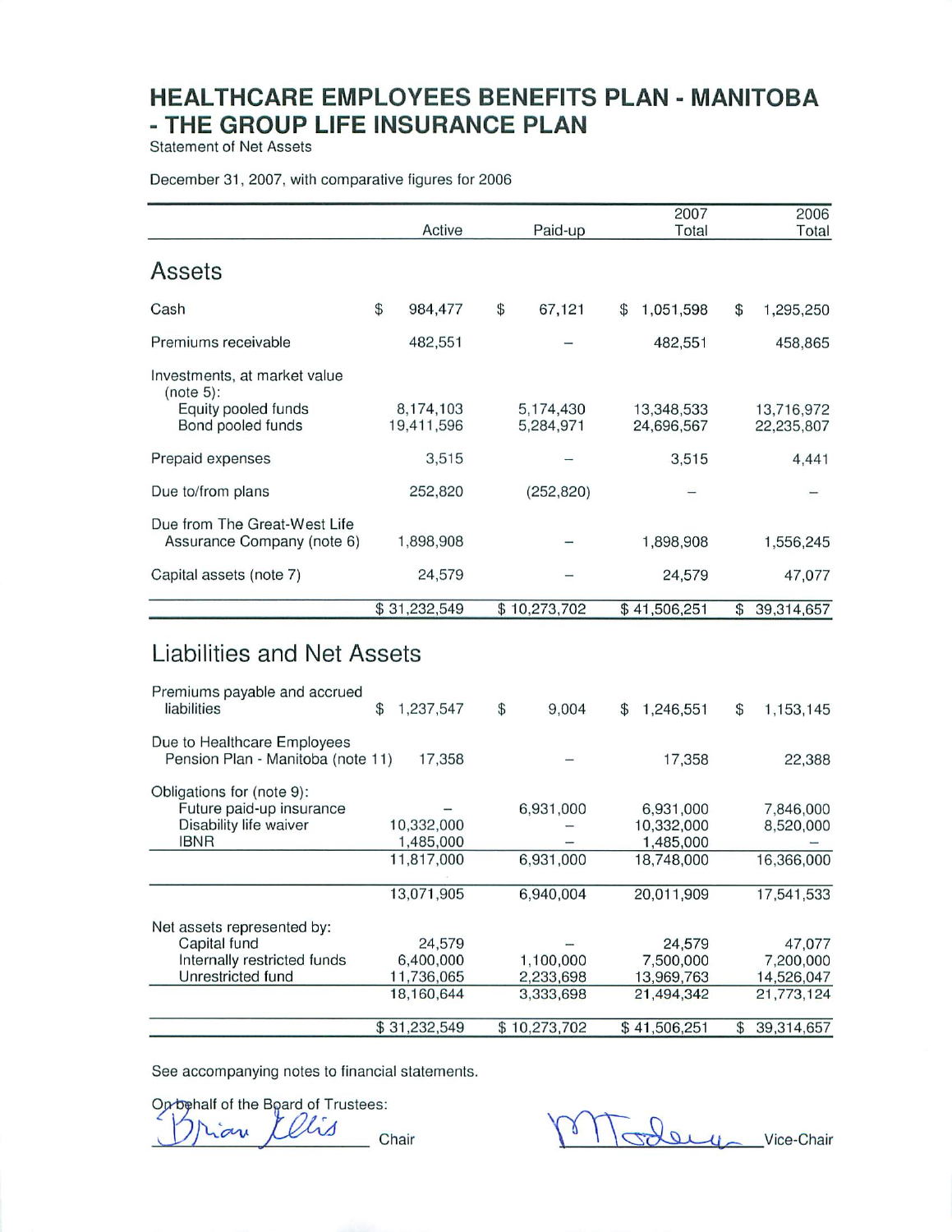Statement of Changes in Net Assets

Year ended December 31, 2007, with comparative figures for 2006

|                                  |                     |    |           |    | 2007        | 2006            |
|----------------------------------|---------------------|----|-----------|----|-------------|-----------------|
|                                  | Active              |    | Paid-up   |    | Total       | Total           |
| Increases:                       |                     |    |           |    |             |                 |
| Premiums                         | 8,028,075<br>\$     | \$ |           | \$ | 8,028,075   | \$<br>7,626,986 |
| Investment income                | 688,601             |    | 279,932   |    | 968,533     | 3,320,469       |
|                                  | 8,716,676           |    | 279,932   |    | 8,996,608   | 10,947,455      |
| Decreases:                       |                     |    |           |    |             |                 |
| Claims incurred                  | 5,843,197           |    | 127,632   |    | 5,970,829   | 6,147,833       |
| Amortization of capital assets   | 24,059              |    |           |    | 24,059      | 23,539          |
| Administrative - HEBP (note 11)  | 284,200             |    | 14,958    |    | 299,158     | 246,413         |
| Administrative and interest -    |                     |    |           |    |             |                 |
| Great-West Life                  | 326,715             |    | 8,044     |    | 334,759     | 311,618         |
| Stop loss premiums [note 10(d)]  | 165,558             |    |           |    | 165,558     | 160,178         |
| Investment manager fees          | 71,480              |    | 27,547    |    | 99,027      | 89,775          |
|                                  | 6,715,209           |    | 178,181   |    | 6,893,390   | 6,979,356       |
| Net increase prior to changes in |                     |    |           |    |             |                 |
| obligations                      | 2,001,467           |    | 101,751   |    | 2,103,218   | 3,968,099       |
| Changes in obligations for:      |                     |    |           |    |             |                 |
| Disability life waiver           | (1,812,000)         |    |           |    | (1,812,000) | 580,000         |
| Future paid-up insurance         |                     |    | 915,000   |    | 915,000     | (949,090)       |
| <b>IBNR</b>                      | (1,485,000)         |    |           |    | (1,485,000) |                 |
| Increase (decrease) in net       |                     |    |           |    |             |                 |
| assets                           | (1, 295, 533)<br>S. | S  | 1,016,751 | S  | (278,782)   | \$<br>3,599,009 |

|                                            | Unrestricted<br>fund |              | Internally<br>restricted<br>Capital |              | 2007         | 2006             |  |
|--------------------------------------------|----------------------|--------------|-------------------------------------|--------------|--------------|------------------|--|
|                                            | Active               | Paid-up      | fund                                | fund         | Total        | Total            |  |
| Net assets, beginning of<br>year           | $$13,309,100$ \$     | 1,216,947 \$ | 7,200,000                           | \$<br>47.077 | \$21,773,124 | \$<br>18,174,115 |  |
| Increase (decrease) in net assets          | (1, 271, 474)        | 1,016,751    |                                     | (24, 059)    | (278, 782)   | 3,599,009        |  |
| Transfer to internally restricted<br>funds | (300,000)            |              | 300.000                             |              |              |                  |  |
| Transfer for capital assets<br>(note 7)    | (1, 561)             |              |                                     | 1,561        |              |                  |  |
| Net assets, end of year                    | \$11.736.065 \$      | 2.233.698 \$ | 7.500.000                           | 24.579<br>\$ | \$21.494.342 | \$21,773,124     |  |

See accompanying notes to financial statements.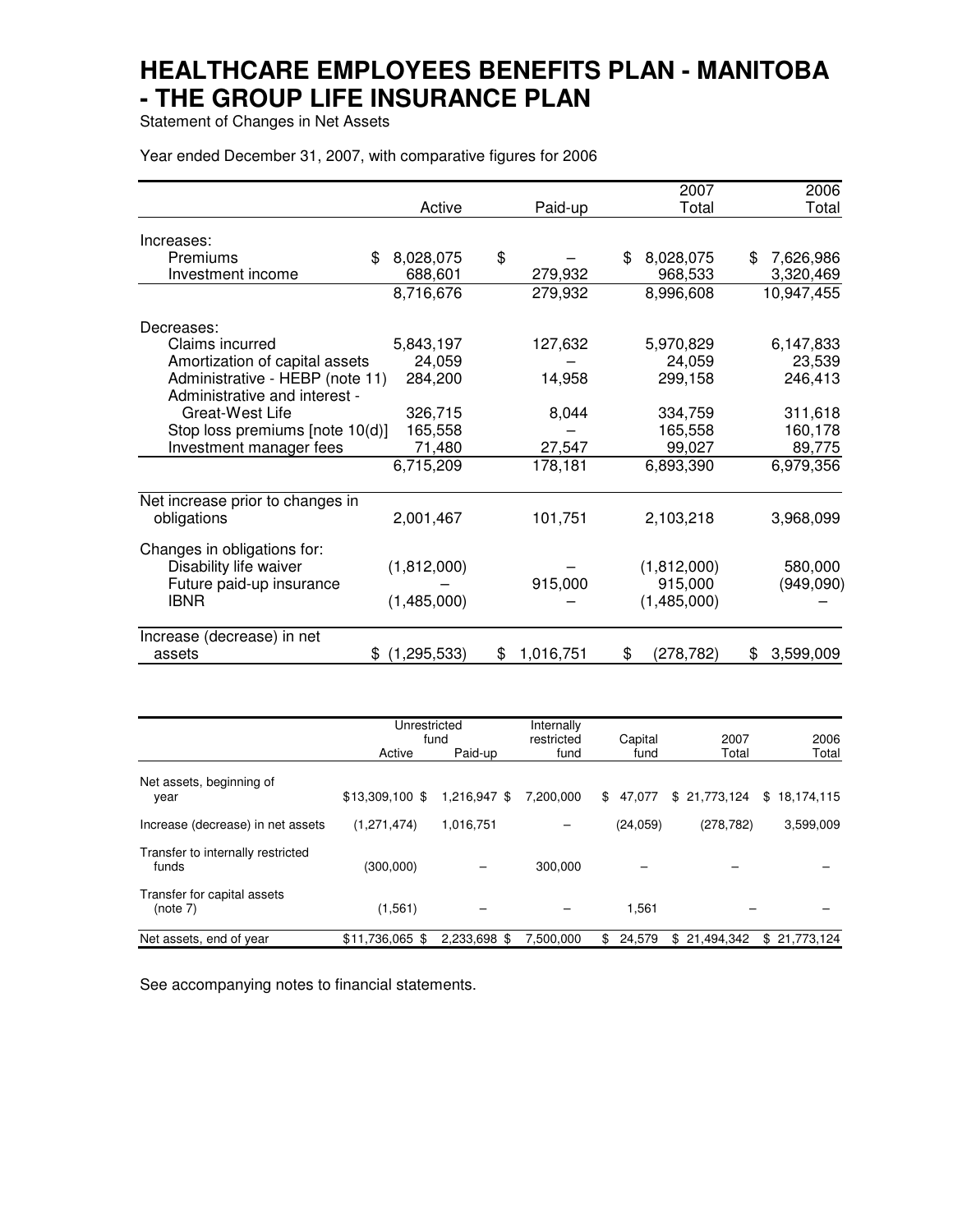Notes to Financial Statements

Year ended December 31, 2007

#### **1. General:**

The Healthcare Employees Benefits Plan - Manitoba (HEBP) is a jointly trusteed, not-for-profit organization which includes the group life insurance plan (the Plan) for healthcare employees in Manitoba.

The Plan is registered as a health and welfare trust under the *Income Tax Act* and is not subject to income taxes.

The group life insurance plan is a not-for-profit plan which provides basic, dependent and family life insurance and accidental death and dismemberment benefits to participating employees. The group life insurance plan is comprised of two plans: the Active Plan and the Paid-up Plan (the Plans). The Active Plan began January 1, 1983 and serves those employees who joined subsequent to that date. The Paid-up Plan is for a closed group of employees who were part of the plan prior to January 1, 1983. Claims administration for these plans is provided by Great-West Life Assurance Company (Great-West Life).

#### **2. Significant accounting policies:**

(a) Basis of preparation:

These financial statements are prepared on a going concern basis and present the aggregate financial position of the Plan as a separate financial reporting entity, independent of the participating employers and members. Only the assets and obligations to members eligible to participate in the Plan have been included in these financial statements. These financial statements do not portray the funding requirements of the Plan or the benefit security of the individual plan members.

(b) Fund accounting:

Assets, liabilities, revenues and expenses related to the Plan's capital assets are recorded in the Capital Fund. The Internally Restricted Fund represents amounts restricted by the Board of Trustees for contribution stabilization and investment fluctuations. All other assets, liabilities, revenues and expenses are reported in the Unrestricted Fund.

(c) Investments:

The equity pooled funds and bond pooled funds are recorded at market values established by the respective fund trustee.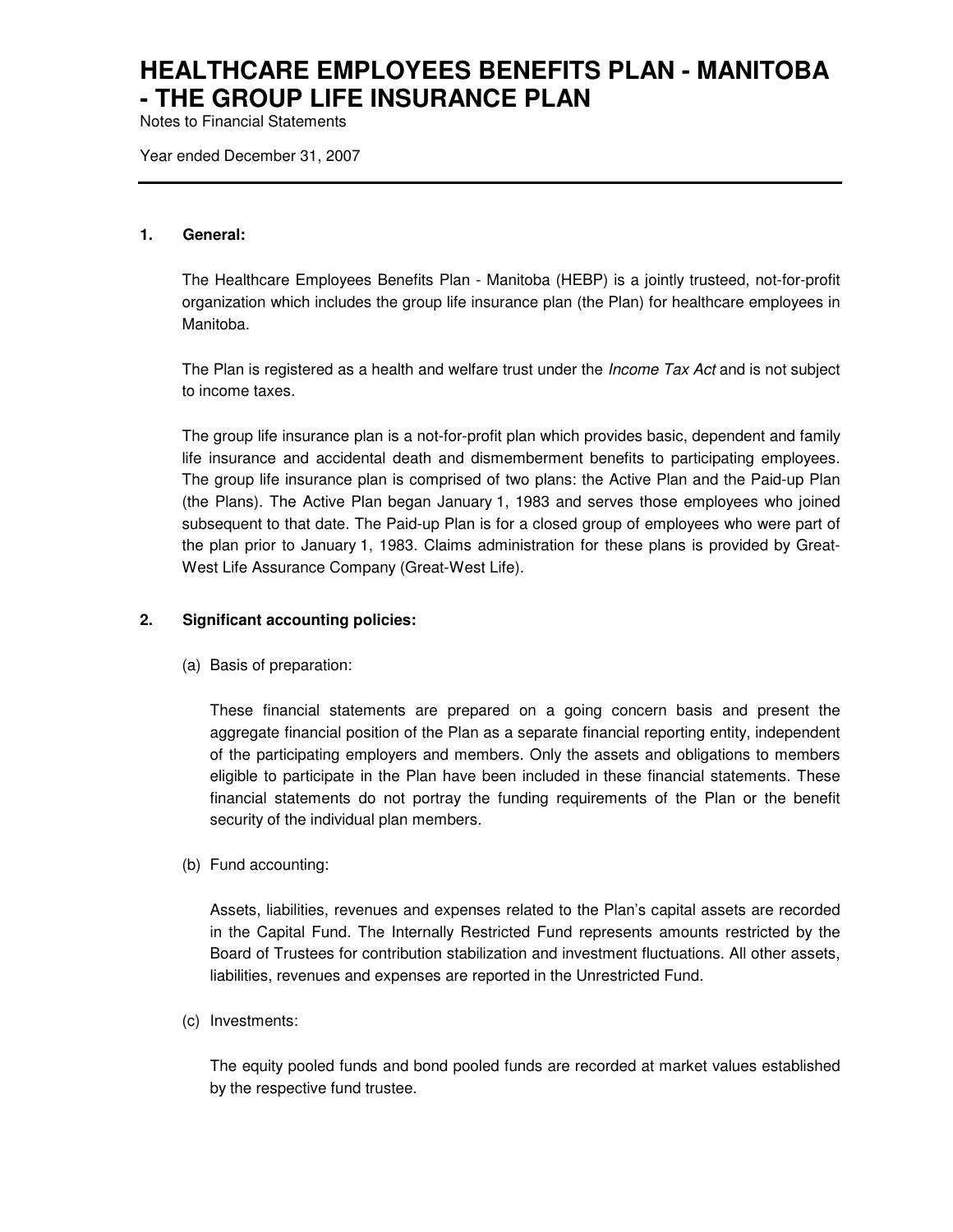Notes to Financial Statements (continued)

Year ended December 31, 2007

#### **2. Significant accounting policies (continued):**

(d) Capital assets:

Capital assets are recorded at cost less accumulated amortization. Repairs and maintenance costs are charged to expense. Betterments which extend the estimated useful life of an asset are capitalized. When a capital asset no longer contributes to the Plan's ability to provide services, its carrying amount is written-down to its residual value. Capital assets, which include computer projects in progress, will be amortized on a straight-line basis over three years as the projects are completed. Amortization expense is reported in the Capital Fund.

(e) Premiums:

Premiums recorded in the statement of changes in net assets include the employees' and employers' share of the premiums required for the group life insurance coverage. Premiums are recorded on an accrual basis.

(f) Foreign currency transactions and balances:

Assets and liabilities denominated in foreign currency are translated into Canadian dollars at the exchange rate prevailing at the financial statement date. Revenues and expenses denominated in foreign currencies are translated at the exchange rate prevailing at the transaction date.

(g) Investment income:

Investment income includes interest and dividend income as well as realized and unrealized gains and losses on investments during the year. Investment income has been accrued as reported by the issuer of the pooled funds.

(h) Transaction costs:

Transaction costs are incremental costs directly attributable to the acquisition, issue or disposal of a financial asset or financial liability. Transaction costs incurred are expensed and included in investment income.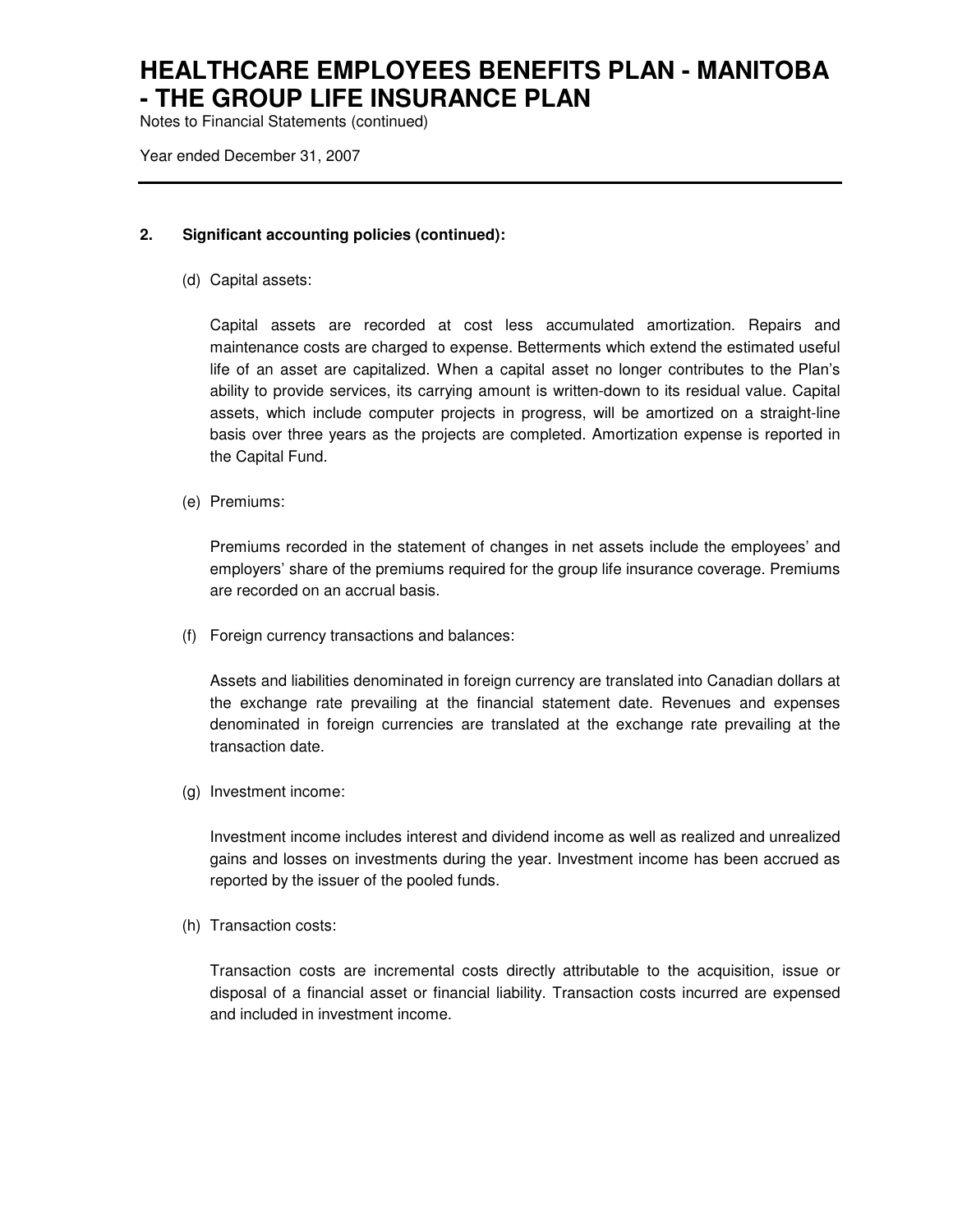Notes to Financial Statements (continued)

Year ended December 31, 2007

#### **2. Significant accounting policies (continued):**

(i) Use of estimates:

The preparation of financial statements requires management to make estimates and assumptions that affect the reported amounts of assets and liabilities, the disclosure of contingent assets and liabilities at the date of the financial statements and the reported amounts of increases and decreases in net assets during the year. Actual results could differ from those estimates.

### **3. Change in accounting policy:**

In 2007, the Plan adopted Canadian Institute of Chartered Accountants (CICA) Emerging Issues Committee Abstract No. 168, Accounting by Pension Plans for Transaction Costs (EIC-168), which requires that pension plans not include transaction costs in the fair value of investments. Under EIC-168, transaction costs are included in the statement of changes in net assets in the period incurred. EIC-168 is required to be applied retrospectively, without restatement of prior periods, for fiscal years ending on or after December 31, 2007.

The adoption of this EIC did not have a material impact on the net assets of the Plan as transaction costs were previously included in investment income in the statement of changes in net assets.

#### **4. Recent accounting pronouncements issued and not yet applied:**

The CICA issued the following accounting standards that will come into effect for the Plan's next fiscal year. The Plan is in the process of determining the impact that these standards will have on their financial reporting.

(a) Capital Disclosures:

Section 1535 - Capital Disclosures establishes standards for the disclosure of: (i) an entity's objectives, policies and processes for managing capital; (ii) quantitative data about what the entity regards as capital; (iii) whether the entity has complied with any capital requirements; and (iv) if it has not complied, the consequences of such non-compliance.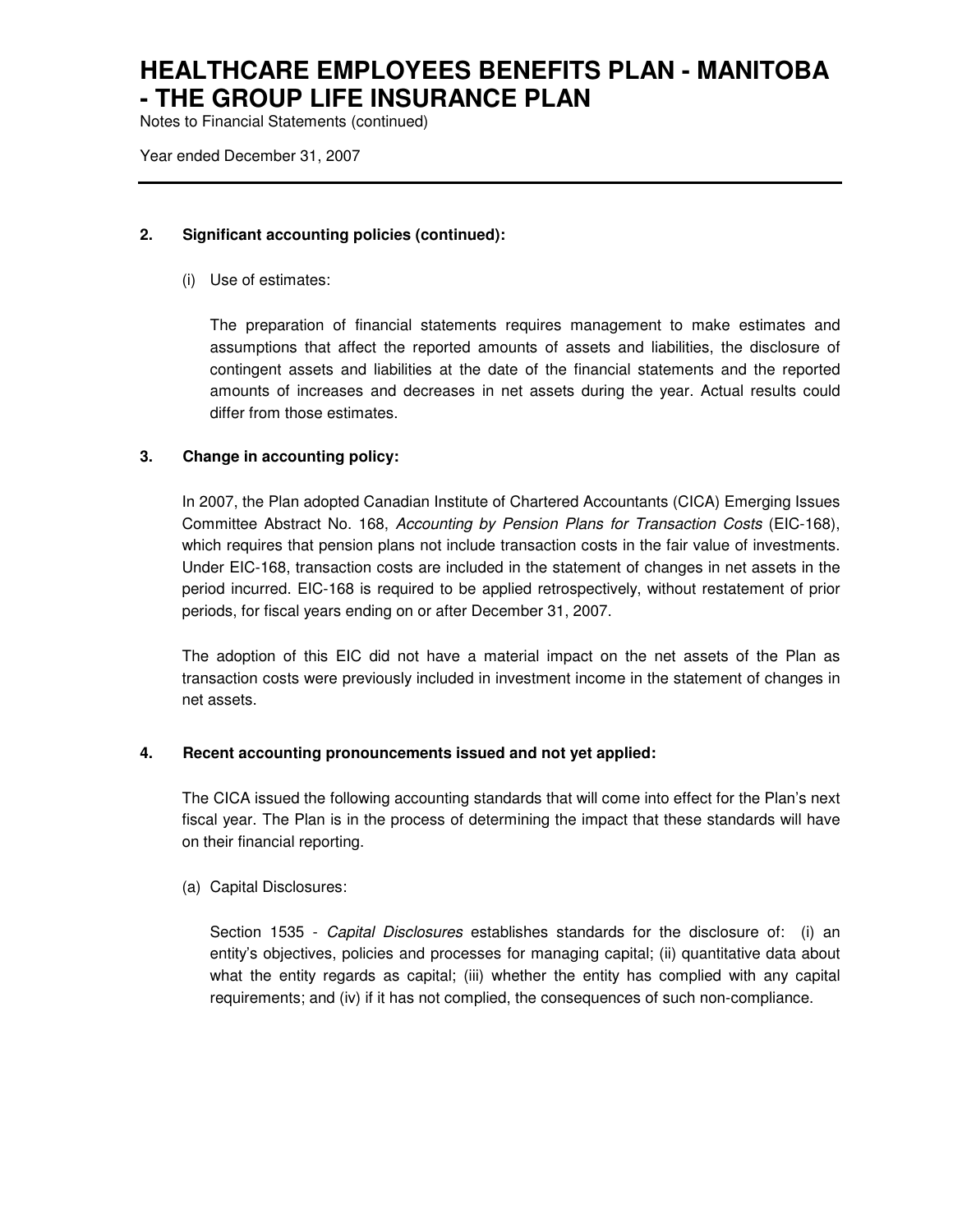Notes to Financial Statements (continued)

Year ended December 31, 2007

### **4. Recent accounting pronouncements issued and not yet applied (continued):**

(b) Financial Instruments - Disclosures and Presentation:

Sections 3862 - Financial Instruments - Disclosures and 3863 - Financial Instruments - Presentation replace the existing Section 3861 - Financial Instruments - Disclosure and Presentation. These new sections revise and enhance disclosure requirements, and carry forward, unchanged, existing presentation requirements. These new sections require disclosures about the nature and extent of risks arising from financial instruments and how the entity manages those risks.

#### **5. Investments:**

|                     | Active       | Paid-up      | 2007         | 2006         |
|---------------------|--------------|--------------|--------------|--------------|
|                     | plan         | plan         | Total        | Total        |
| Equity pooled funds | \$8,174,103  | 5,174,430    | \$13,348,533 | \$13,716,972 |
| Bond pooled funds   | 19,411,596   | 5,284,971    | 24,696,567   | 22,235,807   |
|                     | \$27,585,699 | \$10,459,401 | \$38,045,100 | \$35,952,779 |

The investments of the Plan are in equity and bond pooled funds which yielded rates of return as follows: Active Plan - 2.4 percent (2006 - 9.4 percent), Paid-up Plan - 2.7 percent (2006 - 11.3 percent).

### **6. Due from The Great-West Life Assurance Company:**

The amount due from The Great-West Life Assurance Company represents funds held by The Great-West Life Assurance Company as a reserve for claim fluctuations and accumulated annual claims experience.

Interest was earned on the amount due from The Great-West Life Assurance Company ranging from 0.8 percent to 2.8 percent (2006 - 0.25 percent to 2.1 percent).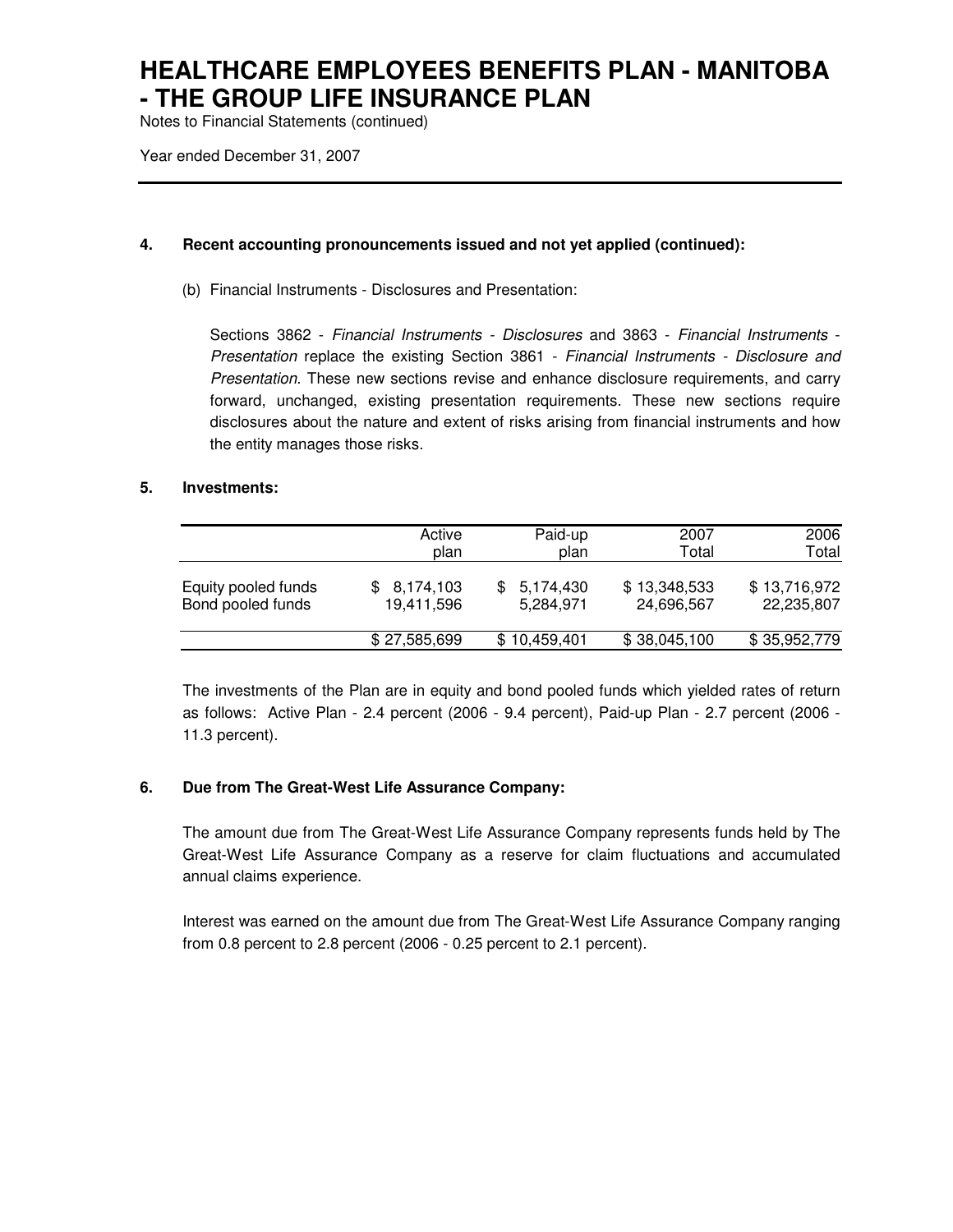Notes to Financial Statements (continued)

Year ended December 31, 2007

### **7. Capital assets:**

|                                    |              |   |              |   | 2007     | 2006     |
|------------------------------------|--------------|---|--------------|---|----------|----------|
|                                    |              |   | Accumulated  |   | Net book | Net book |
|                                    | Cost         |   | amortization |   | value    | value    |
| Computer projects<br>- Active Plan | \$<br>72,177 | S | 47.598       | S | 24.579   | 47,077   |

In fiscal 2007, \$1,561 (2006 - \$12,396) was transferred from Unrestricted Fund to the Capital Fund for the computer projects.

### **8. Role of the actuary:**

The actuary has been appointed pursuant to the Trust Agreement. With respect to the preparation of financial statements, the actuary has been engaged to carry out an estimation of the Plan's future paid-up insurance, disability life waiver and IBNR obligations to the members. The estimations are made in accordance with accepted actuarial practice and reported thereon to the Board of Trustees. In performing the estimation of the liabilities, which are by their nature inherently variable, assumptions are made as to the investment rate of return, mortality, retirement and termination rates and salary increments in the future.

#### **9. Obligations for:**

(a) Future paid-up insurance:

The computation of the obligation for future paid-up insurance is performed at least every three years by an independent actuary. The most recent actuarial valuation indicated that at December 31, 2007 the assets of the Paid-up Plan exceeded the actuarially computed liability for future obligations by approximately \$3.3 million.

The assumptions used in determining the actuarial present value of the obligation for future paid-up insurance are management's best estimate and were developed by reference to expected long-term market conditions. Two significant long-term actuarial assumptions used in the valuation were:

- (i) the salary escalation rate was assumed to be 3.2 percent for 2008 and 4.0 percent thereafter;
- (ii) the asset rate of return was assumed to be 6.5 percent.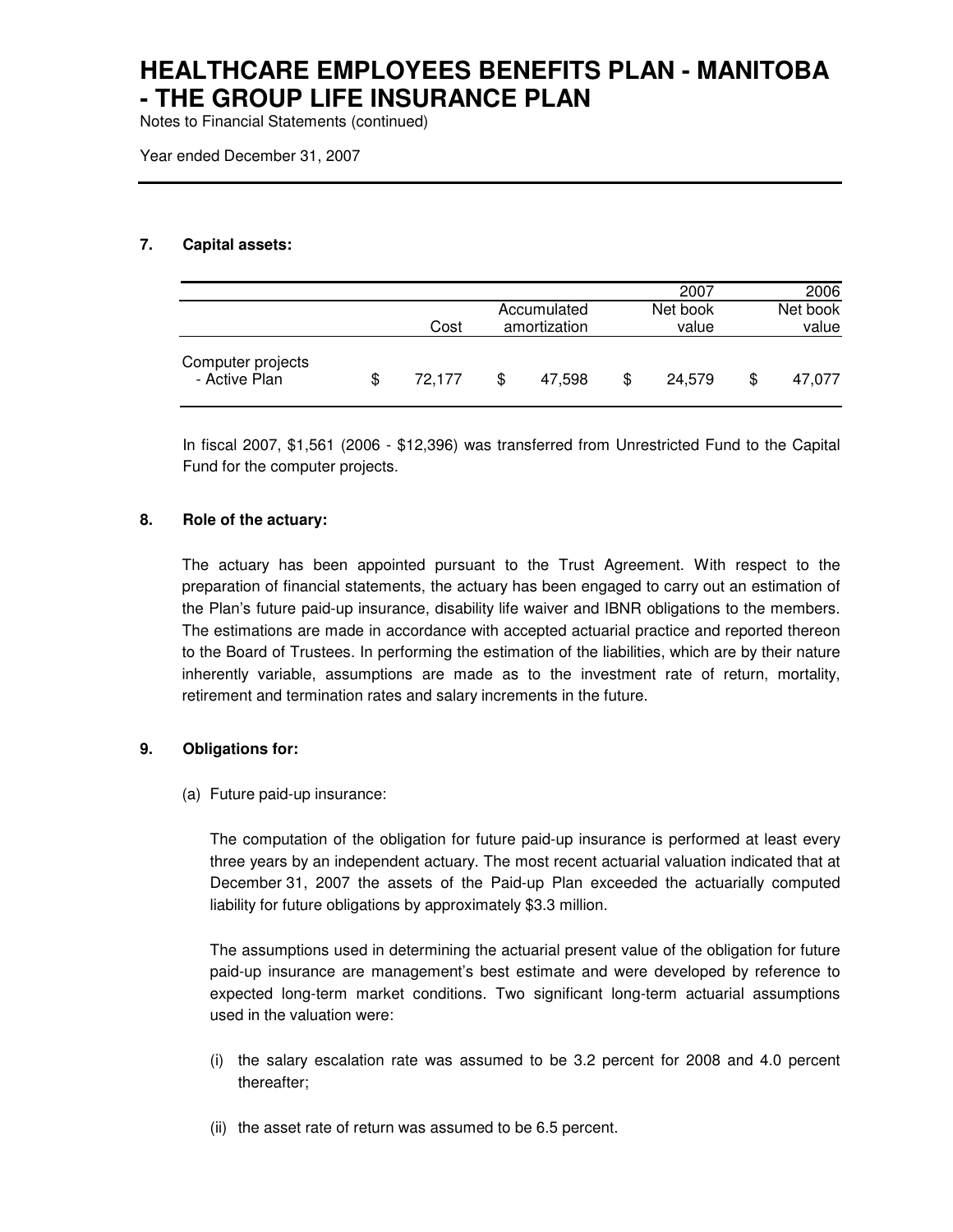Notes to Financial Statements (continued)

Year ended December 31, 2007

#### **9. Obligations for (continued):**

In addition, the actuarial valuation reflects assumptions with regard to mortality, retirement and termination rates.

Since there is no intention of extinguishing the future paid-up insurance obligation in the near term, the obligation is calculated by using the going concern actuarial basis. As underlying conditions change over time, management's best estimate assumptions may also change, which could cause a material change in the actuarial value of the obligation for future paid-up insurance.

(b) Disability life waiver:

The obligation for disability life waiver has been estimated, using the experience tables of the November 2001 Group Life Waiver Study prepared by the Canadian Institute of Actuaries, in the amount of \$10,332,000 (2006 - \$8,520,000). The calculation of the obligation for disability life waiver has been completed by an independent actuary.

(c) Obligation for incurred but not reported (IBNR):

The obligation for IBNR has been established as at December 31, 2007 as an estimate of claims which have been incurred but not reported at the date of the financial statements. The obligation is based on a study of claims during 2006 and 2007, and the calculation of the obligation has been completed by an independent actuary.

#### **10. Underlying risks:**

(a) Interest rate risk:

Interest rate risk refers to the adverse consequences of interest rate changes on the Plan's cash flows, financial position, and income. The risk arises from differences in the timing and amount of cash flows related to the Plan's assets and liabilities. The value of the Plan's assets is affected by short-term changes in nominal interest rates and equity markets.

Future paid-up insurance obligations are exposed to the long-term expectation of rate of return on investments as well as expectations of salary escalation. The Plan's primary exposure is to a decline in the long-term rate of return which may result in higher contribution rates required to meet future paid-up insurance obligations.

The Plan has invested approximately 60 percent (2006 - 57 percent) of its assets in fixed income securities as at December 31, 2007. The returns on fixed income securities are particularly sensitive to changes in nominal interest rates.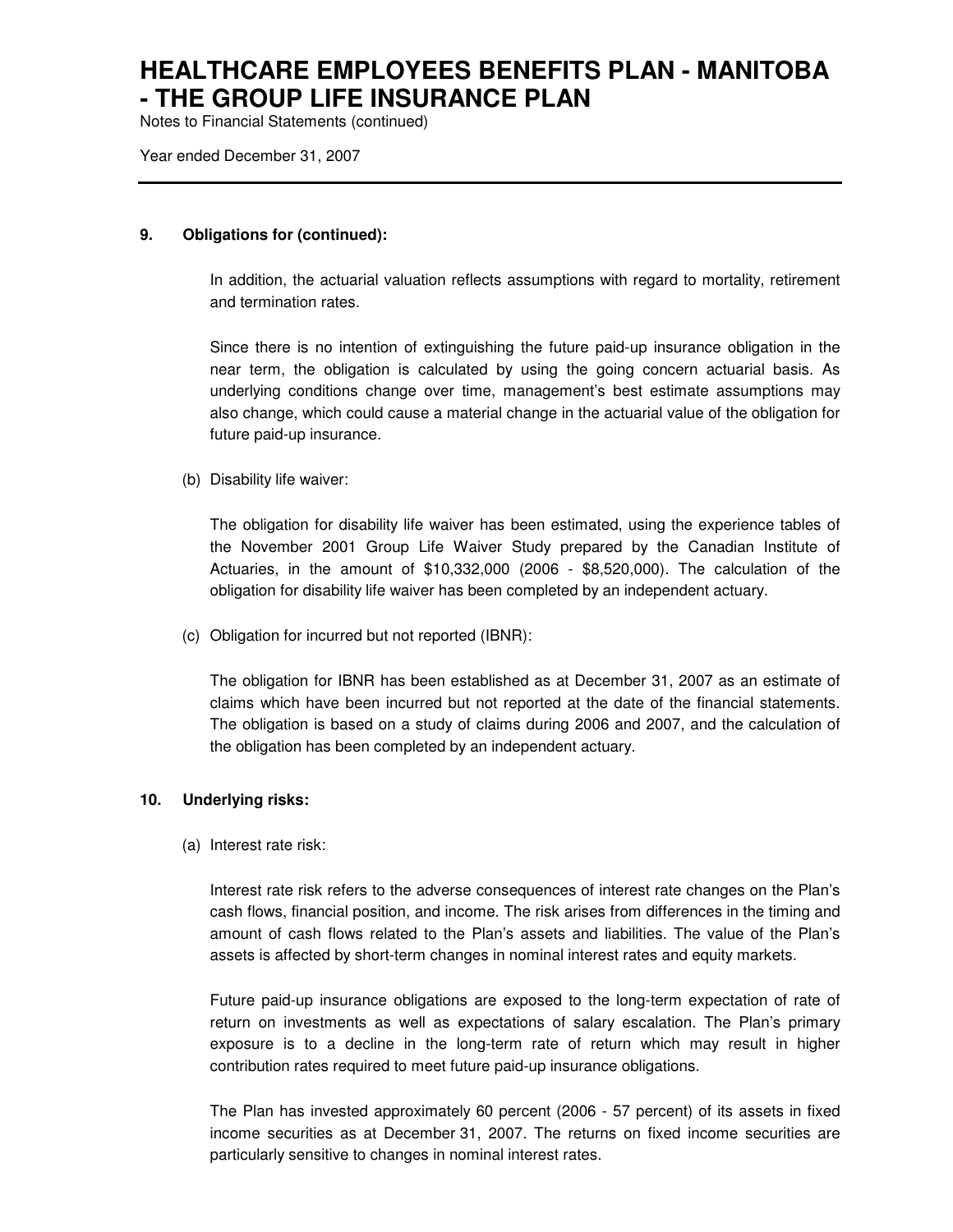Notes to Financial Statements (continued)

Year ended December 31, 2007

#### **10. Underlying risks (continued):**

(b) Investment risk:

Investment risk arises from the potential for an investee to fail or to default on its contractual obligations to the Plan. The Plan manages investment risk by a policy of investing in diversified equities and bonds through pooled investment funds.

(c) Foreign currency risk:

Foreign currency exposure arises from the Plan's holding of foreign equities. The Plan's net foreign currency exposure was as follows:

|                      |                             | 2007                         |                             | 2006                         |
|----------------------|-----------------------------|------------------------------|-----------------------------|------------------------------|
| Country              | Active plan<br>market value | Paid-up plan<br>market value | Active plan<br>market value | Paid-up plan<br>market value |
| <b>United States</b> | \$4,281,001                 | \$2,648,748                  | \$4,300,815                 | \$2,793,396                  |

(d) Claims and premiums risk:

The nature of the unpaid claims is such that the establishment of an obligation is based on known facts and interpretation of circumstances, on a case by case basis, and is therefore a complex and dynamic process influenced by a variety of factors.

Consequently, the establishment of obligations and premium rates relies on the judgment and opinions of a number of professionals, on historical precedent and trends, on prevailing legal, economic, social and regulatory trends and on expectations as to future developments. The process of determining premium rates and reserves necessarily involves risks that the actual results will deviate, perhaps substantially, from the best estimates made.

To offset the Plan incurring abnormally high claims experience in any one fiscal period, the Plan has purchased stop loss coverage from The Great-West Life Assurance Company. The stop loss coverage becomes effective when basic life insurance claims paid are in excess of 110 percent of premiums collected in any fiscal year.